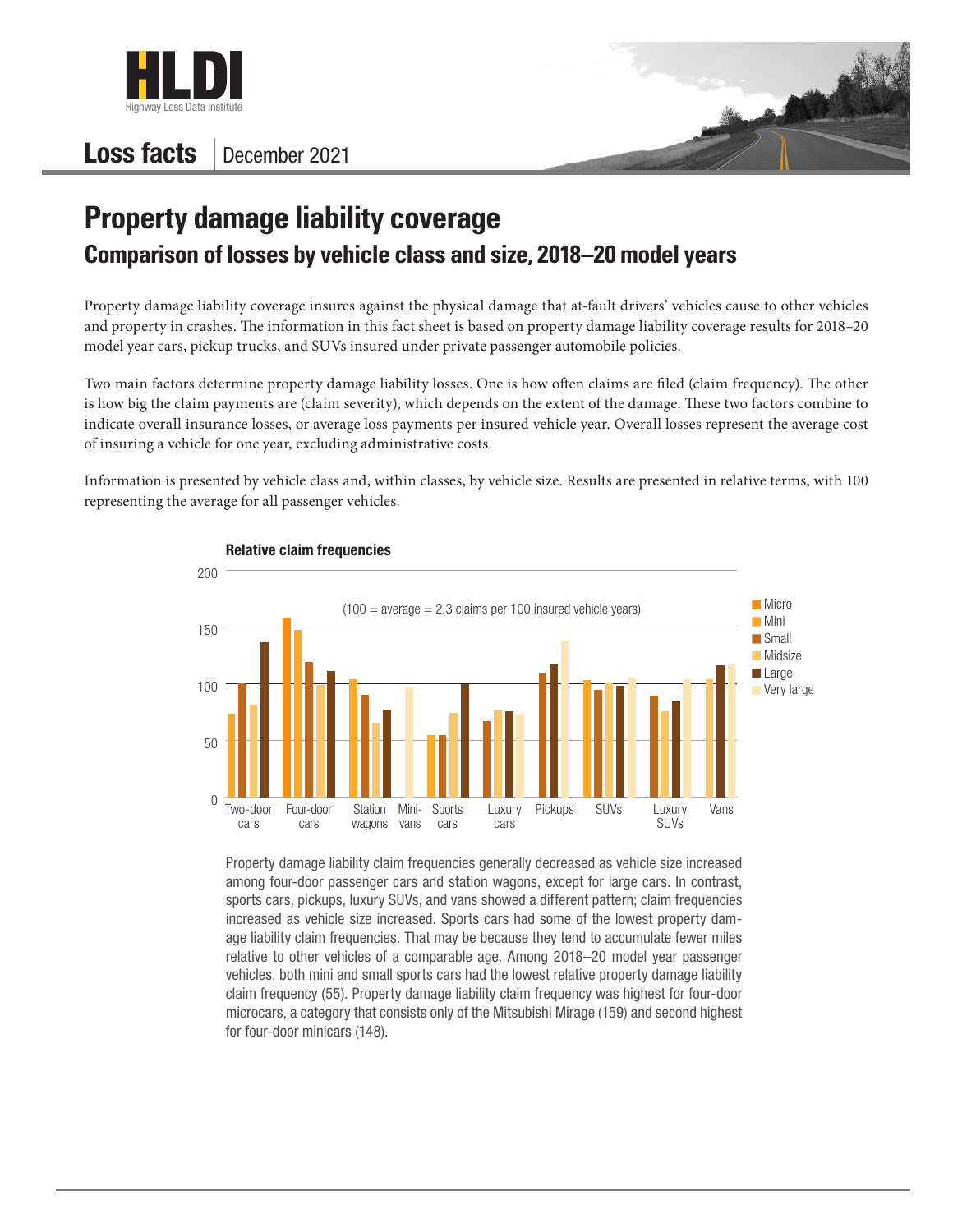

In contrast to their low claim frequency, sports cars tend to have high claim severities. Sports cars, luxury cars, and luxury SUVs of all sizes had claim severities higher than the average. Property damage liability claim severity was highest for midsize sports cars (118). Claim severity was lowest for midsize two-door cars, a category that consists only of the 2018–19 Buick Cascada convertible (83), and second lowest for very large minivans (89).



## Relative overall losses

Property damage liability overall losses generally decreased as vehicle size increased among four-door passenger cars and station wagons, except for large cars. Among pickups, luxury SUVs, and vans, larger vehicles had higher overall losses than smaller ones, primarily due to higher claim frequencies. Property damage liability overall losses were highest for large two-door cars, a category that consists wholly of Dodge Challenger variants (155), followed by very large pickups (153). Mini sports cars had the lowest relative overall losses (56).